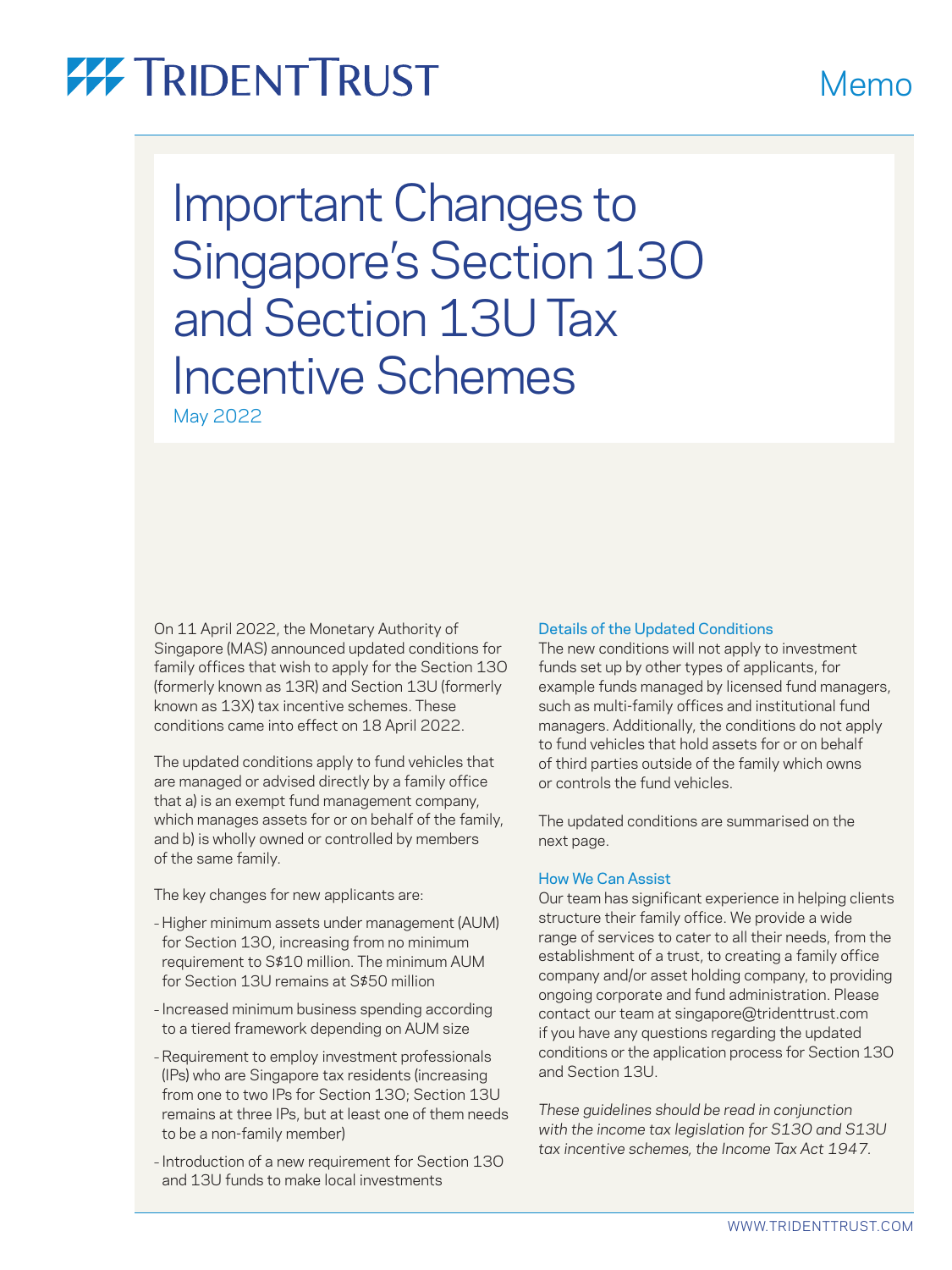# **77 TRIDENT TRUST**

| <b>Criteria</b>                                                                                | Section 130<br>(formerly known as 13R)                                                                                                                                                                                                                                                                                                                                                                                                                                                                                                                                                                       | Section 13U<br>(formerly known as 13X)                                                                                                                                                                                                                                                                                                                                                                                                        |
|------------------------------------------------------------------------------------------------|--------------------------------------------------------------------------------------------------------------------------------------------------------------------------------------------------------------------------------------------------------------------------------------------------------------------------------------------------------------------------------------------------------------------------------------------------------------------------------------------------------------------------------------------------------------------------------------------------------------|-----------------------------------------------------------------------------------------------------------------------------------------------------------------------------------------------------------------------------------------------------------------------------------------------------------------------------------------------------------------------------------------------------------------------------------------------|
| Minimum<br>Assets under<br>Management<br>$(AUM)^1$                                             | - The fund has a minimum fund size of<br>S\$10 million at the point of application<br>- The fund commits to increasing its<br>AUM to S\$20 million within a two-year<br>grace period                                                                                                                                                                                                                                                                                                                                                                                                                         | - The fund has a minimum fund size of<br>S\$50 million at the point of application                                                                                                                                                                                                                                                                                                                                                            |
| Minimum<br><b>Total Business</b><br>Spending (TBS)/<br><b>Local Business</b><br>Spending (LBS) | The fund will incur at least S\$200,000 in<br>TBS <sup>2</sup> in each basis period relating to any<br>year of assessment, but is subject to the<br>tiered business spending framework <sup>3</sup> :<br>· S\$200,000 with AUM of less<br>than S\$50 million<br>· S\$500,000 with AUM from<br>S\$50 million up to S\$100 million<br>· S\$1 million with AUM equal to and<br>above S\$100 million                                                                                                                                                                                                             | - The fund will incur at least S\$500,000 in<br>LBS <sup>2</sup> in each basis period relating to any<br>year of assessment, but is subject to the<br>tiered business spending framework <sup>3</sup> :<br>· S\$500,000 with AUM of less<br>than S\$50 million<br>· S\$500,000 with AUM from<br>S\$50 million up to S\$100 million<br>· S\$1 million with AUM equal to and<br>above S\$100 million                                            |
| Investment<br>Professionals<br>(IPs) <sup>4</sup>                                              | - The fund is managed or advised directly<br>throughout each basis period relating to<br>any year of assessment by a family office<br>in Singapore, where the family office<br>employs at least two IPs <sup>5</sup><br>- A one-year grace period can be given to<br>employ the second IP if this requirement<br>is not met at the point of application                                                                                                                                                                                                                                                      | - The fund is managed or advised directly<br>throughout each basis period relating to<br>any year of assessment by a family office<br>in Singapore, where the family office<br>employs at least three IPs, <sup>5</sup> with at least<br>one IP being a non-family member <sup>6</sup><br>- A one-year grace period can be given to<br>employ the non-family member as an IP<br>if this requirement is not met at the point<br>of application |
| Local Investment                                                                               | The fund managed by the family office will invest at least 10% of its AUM or<br>S\$10 million (whichever is lower) in local investments at any one point in time but with<br>a one-year grace period from the point of application to make the local investments.<br>Local investments include the following:<br>- Equities listed on Singapore-licensed exchanges<br>- Qualifying debt securities<br>- Funds distributed by Singapore-licensed and/or registered fund managers<br>- Private equity investments into non-listed Singapore-incorporated companies<br>with operating business(es) in Singapore |                                                                                                                                                                                                                                                                                                                                                                                                                                               |

1 AUM refers to the net asset value based on accounting conventions.

2 TBS/LBS: According to accounting principles, expenses incurred should relate to the operating activities of the fund (as opposed to financing activities). Typical expenditures include, but are not limited to, remuneration, management fees, tax advisory fees and operating costs.

3 Minimum business spending will be based on the AUM of the fund at the end of the reporting period.

4 An individual must be a Singapore tax resident to be considered an investment professional.

5 "Investment professionals" refer to portfolio managers, research analysts and traders who are earning more than S\$3,500 per month and must be substantially engaged in the qualifying activity.

6 "Non-family members" refer to an individual who is not a family member of the beneficial owner(s). "Family members" may refer to individuals who are lineal descendants from a single ancestor, as well as the spouses, ex-spouses, adopted children and stepchildren of these individuals.